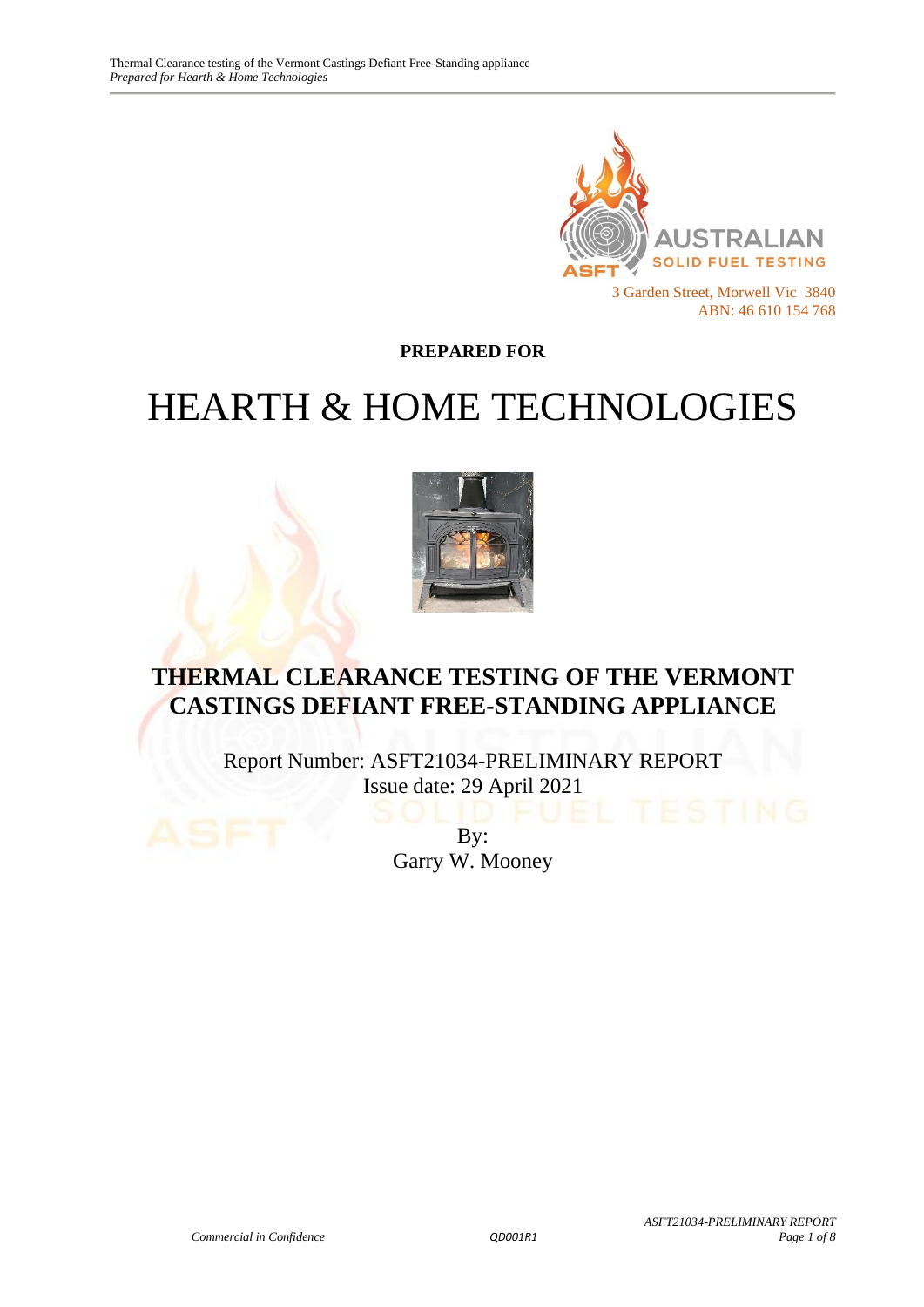#### **Report Distribution**

#### **Hearth & Home Technologies**

352 Mountain House Road Halifax, PA 17032 United States of America

Mr Brian Wallace

ASFT Report Archive



| <b>Revision</b> | Date       | Comments                                                                    |
|-----------------|------------|-----------------------------------------------------------------------------|
|                 | 29/04/2021 | Preliminary report – awaiting payment and engineering drawings of appliance |
|                 |            |                                                                             |

#### **Disclaimer**

This Report is intended only for the use of the individual or entity named above (Intended Recipient). ASFT is not liable to the Intended Recipient in respect of any loss, damage, cost or expense suffered as a result of reliance on the information contained in this Report or any actions taken or not taken on the basis of this Report. In particular, results presented in this Report relate exclusively to the samples selected by the Intended Recipient and no responsibility is taken for the representativeness of these samples.

This report shall not be reproduced except in full, without written approval of ASFT.

QD-001R1 Copyright © 2021 ASFT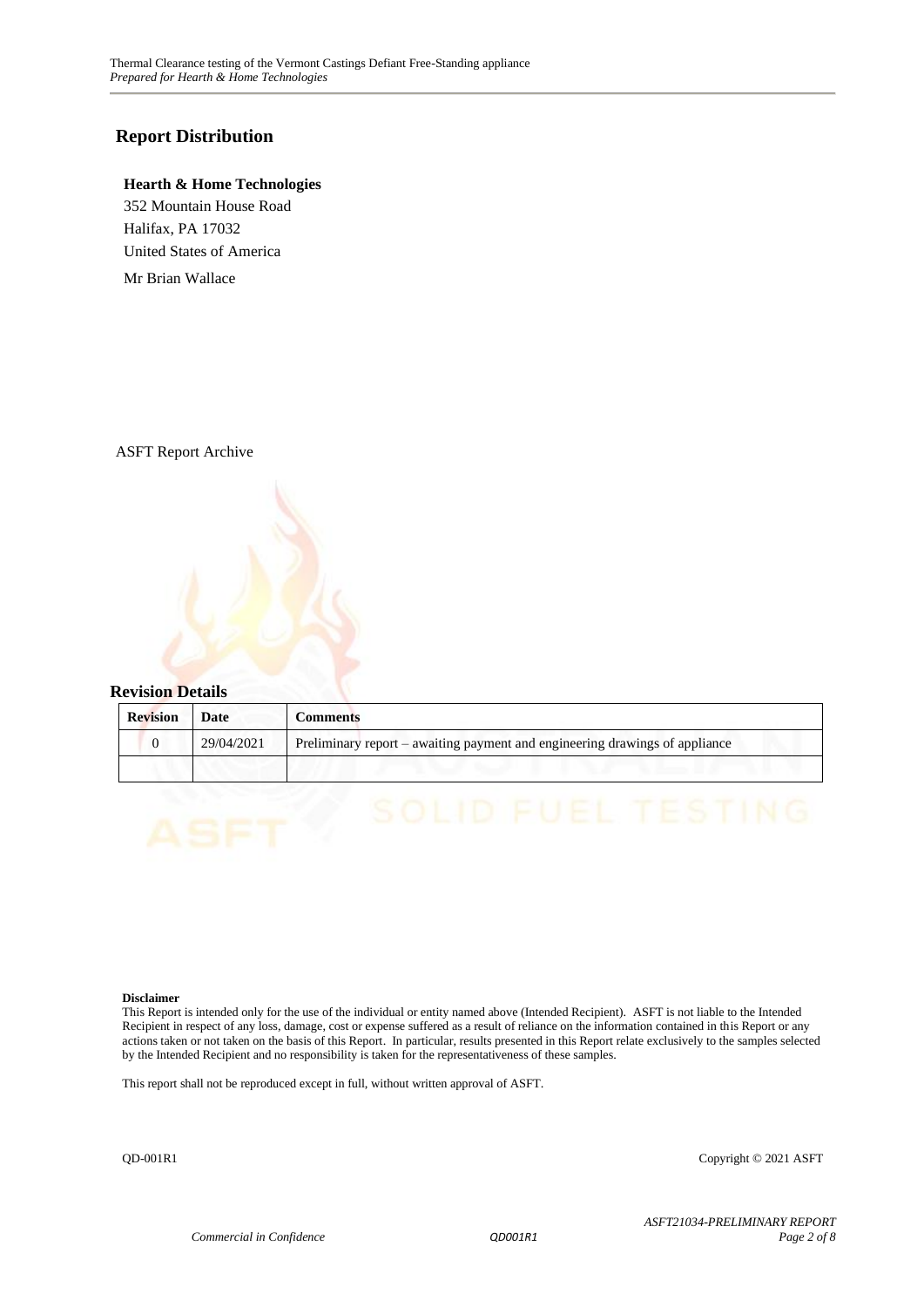#### **THERMAL CLEARANCE TESTING OF THE VERMONT CASTINGS DEFIANT FREE-STANDING APPLIANCE**

#### **Report**

The Vermont Castings Defiant Free-Standing appliance installed with a Wildcat 6" default flue kit was tested in two positions in a manner conforming to joint Australian/New Zealand Standard 2918:2018, Appendix B.

A minimum 970mm deep x 945mm wide x 6mm thick floor protector (compressed board) should be used under and in front of the appliance base when installing the appliance (see joint AS/NZS 2918:2018 3.3.2). The floor protector should extend 300mm in front of the appliance door and be placed centrally in the 945mm width. The Thermal resistivity of the floor protector is 0.026m².K/W for 6mm thick compressed board sheets.

The appliance was installed with an additional flue rear heat shield raised up 335mm from the appliance rear shield x 240mm wide with additional 70mm wide 45 degree extensions on each side. The shield was made of 1.2mm steel.

The Vermont Castings Defiant Free-Standing solid fuel appliance installed with a Wildcat 6" default flue kit conforms to the requirements of the joint AS/NZS 2918:2018 Standard, Appendix B.

The appliance and flue system were tested at the following clearances:

Position A – Parallel position **125mm** Combustible walls 525mm 970mm 300mm 945mm Position B – Corner position Combustible walls 350mm 350mm 970mm 300mm 945mm



| <b>Signed</b> |                          | Approved     |                                      |  |
|---------------|--------------------------|--------------|--------------------------------------|--|
| <b>Name</b>   | Garry W. Mooney          | <b>Name</b>  | <b>Steve Marland</b>                 |  |
|               | <b>Technical Officer</b> |              | Managing Director - Australian Solid |  |
| <b>Title</b>  |                          | <b>Title</b> | <b>Fuel Testing</b>                  |  |
| Date          | 29/04/2021               | Date         | 29/04/2021                           |  |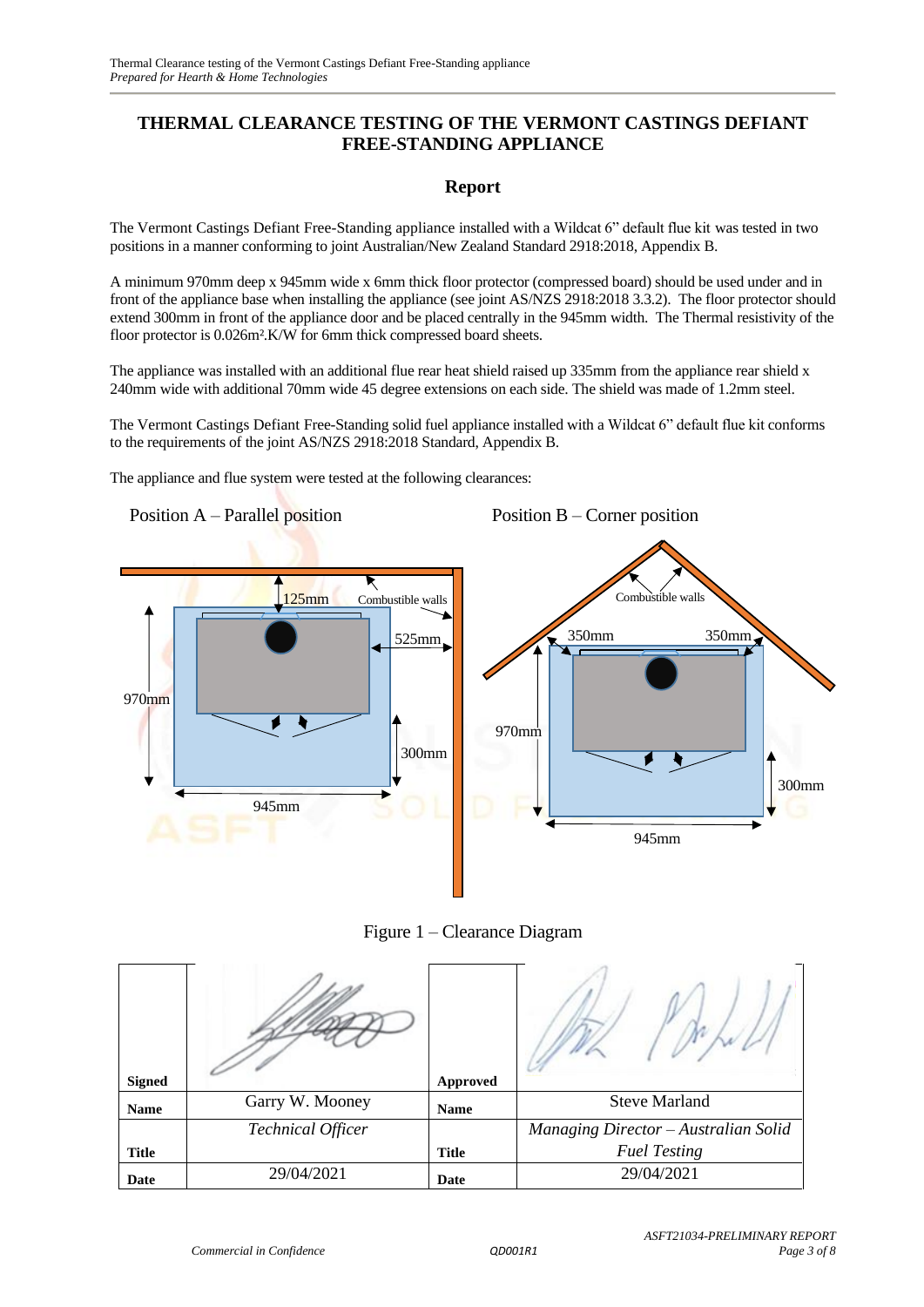### **1. INTRODUCTION**

Thermal Clearance testing of the Appliance and flue system took place on 22 April 2021 at the Australian Solid Fuel Testing Laboratory located at 3 Garden Street, Morwell, Victoria. The testing was performed by Mr G.W. Mooney and Mr S. Marland.

#### **2. PROCEDURE**

Testing was conducted as per Appendix B of AS/NZS2918;2018, Hot sites were located with the aid of an infra-red thermometer. Thermocouple tips were stapled onto the test surfaces, with black tape over the first 100 mm to facilitate consistent and accurate recording of temperatures. Thermocouple positions are shown in the table below:

| <b>Thermocouple</b> | Position                             | <b>Thermocouple</b> | Position                                 |
|---------------------|--------------------------------------|---------------------|------------------------------------------|
| No.                 |                                      | No.                 |                                          |
|                     | Floor - 1300mm in front of centre    | 16                  | Floor - 150mm RHS of centre              |
| $\overline{2}$      | $Floor - 1200$ mm in front of centre | 17                  | $Floor - 300$ mm RHS of centre           |
| 3                   | Floor - 1050mm in front of centre    | 18                  | $Floor - 450$ mm RHS of centre           |
| 4                   | $Floor - 900$ mm in front of centre  | 19                  | Ceiling Ring – Inner front               |
| 5                   | $Floor - 750$ mm in front of centre  | 20                  | Ceiling $Ring - 25mm$ in front           |
| 6                   | $Floor - 600$ mm in front of centre  | 21                  | Ceiling Ring – Inner side                |
| 7                   | $Floor - 450$ mm in front of centre  | 22                  | Ceiling $Ring - 25mm$ to side            |
| 8                   | $Floor - 300$ mm in front of centre  | 23                  | Rear wall $-672$ mm from corner, 2352mm  |
|                     |                                      |                     | above the floor                          |
| 9                   | $Floor - 150$ mm in front of centre  | 24                  | Rear wall – 520mm from corner, 939mm     |
|                     |                                      |                     | above the floor                          |
| 10                  | $Floor - Centre of flu$              | 25                  | Rear wall $-741$ mm from corner, 587mm   |
|                     |                                      |                     | above the floor                          |
| 11                  | $Floor - 150$ mm behind centre       | 26                  | RHS wall, 414mm from corner, 552mm above |
|                     |                                      |                     | the floor                                |
| 12                  | $Floor - 300$ mm behind centre       | 27                  | RHS wall, 449mm from corner, 938mm above |
|                     |                                      |                     | the floor                                |
| 13                  | Floor – 450mm LHS of centre          | 28                  | RHS wall, 422mm from corner, 482mm above |
|                     |                                      |                     | the floor                                |
| 14                  | $Floor - 300$ mm LHS of centre       | 29                  | Rear wall – 596mm from corner, 962mm     |
|                     |                                      |                     | above the floor                          |
| 15                  | Floor – 150mm LHS of centre          | 30                  | Ambient temperature                      |

Position A – Parallel Position

| <b>Thermocouple</b> | Position                               | <b>Thermocouple</b> | Position                                 |
|---------------------|----------------------------------------|---------------------|------------------------------------------|
| No.                 |                                        | No.                 |                                          |
| 19                  | Ceiling Ring – Inner front             | 25                  | LHS wall $-959$ mm from corner, 727mm    |
|                     |                                        |                     | above the floor                          |
| 20                  | Ceiling $Ring - 25mm$ in front         | 26                  | RHS wall, 833mm from corner, 539mm above |
|                     |                                        |                     | the floor                                |
| 21                  | Ceiling $Ring - Inner side$            | 27                  | RHS wall, 1008mm from corner, 903mm      |
|                     |                                        |                     | above the floor                          |
| 22                  | Ceiling $Ring - 25mm$ to side          | 28                  | RHS wall, 992mm from corner, 665mm above |
|                     |                                        |                     | the floor                                |
| 23                  | LHS wall $-672$ mm from corner, 2352mm | 29                  | LHS wall, 779mm from corner, 877mm above |
|                     | above the floor                        |                     | the floor                                |
| 24                  | LHS wall $-$ 899mm from corner, 985mm  | 30                  | Ambient temperature                      |
|                     | above the floor                        |                     |                                          |

#### TABLE 1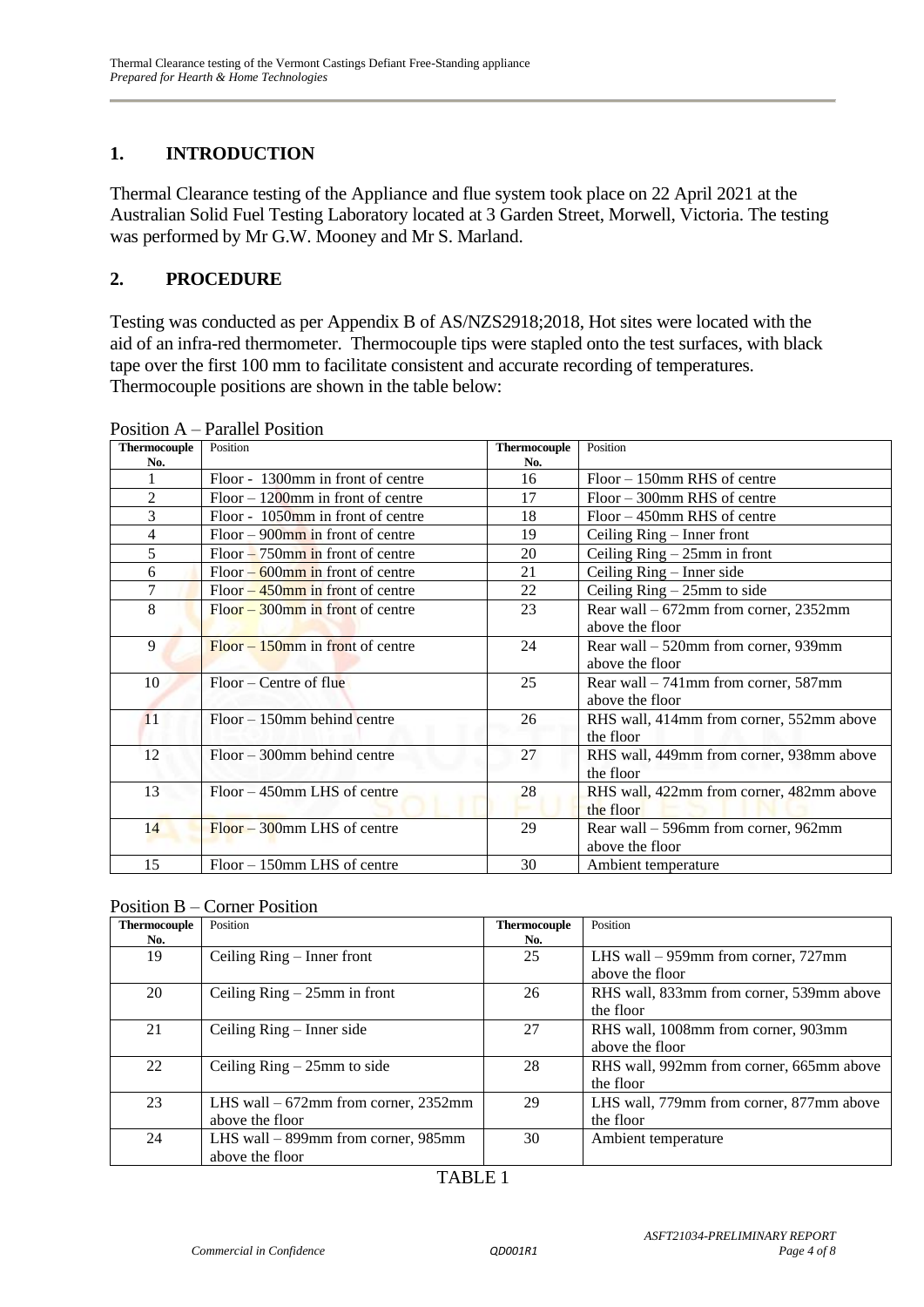#### **3. TEST FUEL**

Testing was conducted with Pinus Radiata as the test fuel which had a moisture content of 12.5% moisture. Each firewood piece was 300mm x 100mm x 40mm.

#### **4. FLUE SYSTEM**

The flue system used during testing was a Wildcat 6" default Perforated flue kit was supplied by Wildcat Industries (Aust) P/L. This flue system has been tested to joint AS/NZS 2918:2018, Appendix F. The flue height was  $4.6 \pm 0.1$ m from the floor protector. Appendix 1 shows details of the flue system.

#### **5. RESULTS**

#### **5.1 High Fire Test**

The appliance was fired in accordance with Section B9.1 of AS/NZS2918;2018. The level of fuel was maintained between 50-75% of the full volume level of the fuel chamber during the High Fire test.

The average fuel load for initiating the High Fire tests was 10.9kg with an average refuelling rate of 1.2kg/10 minutes.

During High Fire testing it was found that the highest surface temperatures occurred when the primary air control of the appliance and the flue by-pass was fully open.

#### **5.2 Flash Fire Test**

Immediately after the High Fire test was completed, sufficient embers were removed to bring the fire bed to a level of 15-25% of the fuel chamber volume. The appliance was then fired in accordance with Section B9.2 of AS/NZS2918;2018.

The average fuel load for initiating the Flash Fire tests was 9.2kg.

The highest temperature rises were achieved by leaving the main doors resting against the door catch with the primary air control and the flue by-pass was fully open.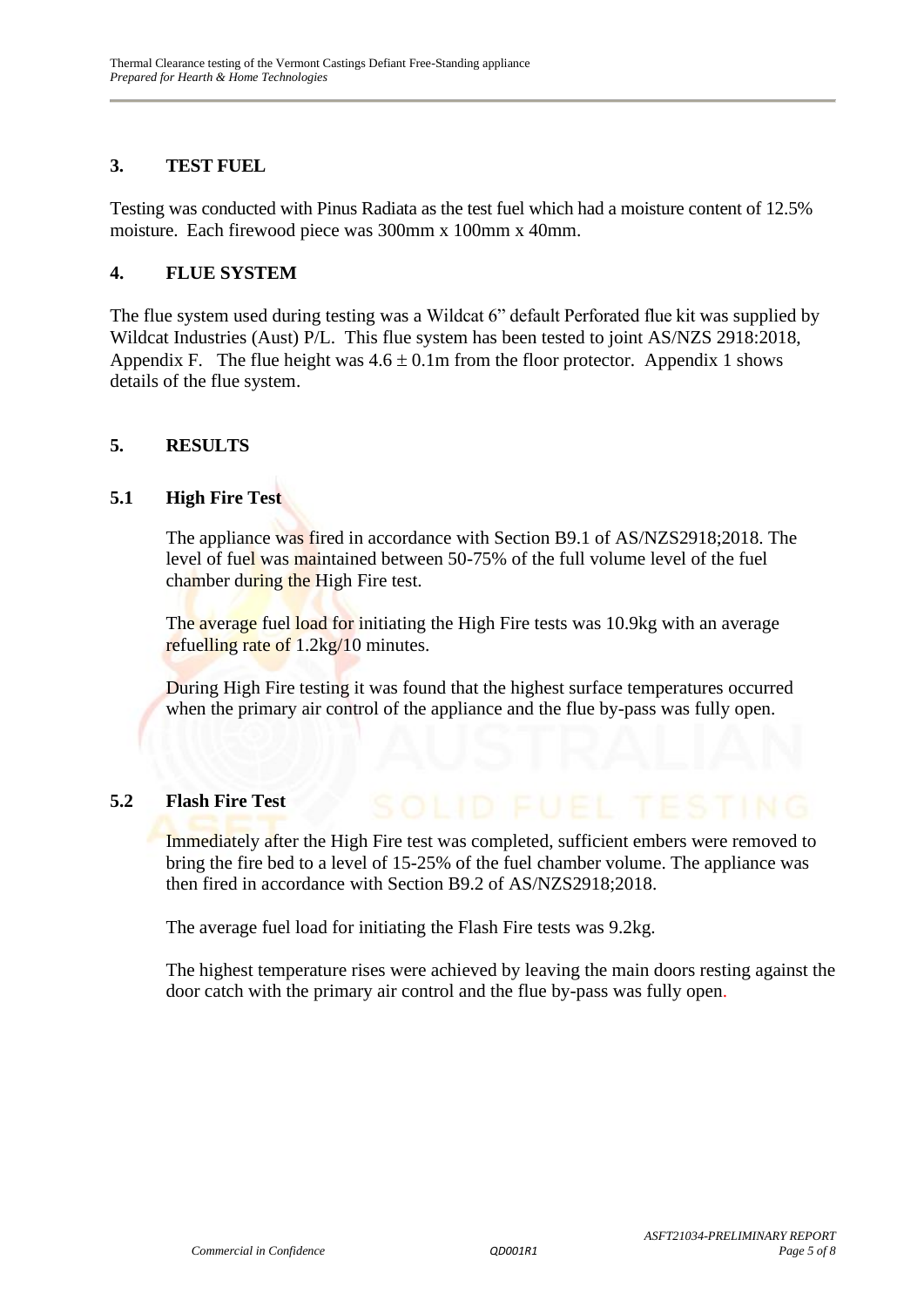#### **5.3 Ambient and Test Surface Temperatures**

The Tables below show the Ambient temperatures and test surfaces temperatures during testing of the appliance and flue combination:

| <b>Position</b> | <b>High Fire</b> | <b>Flash Fire</b> |
|-----------------|------------------|-------------------|
|                 | $10.4 - 18.5$    | $16.4 - 20.3$     |
|                 | $15.6 - 20.9$    | $18.3 - 21.8$     |

#### *Ambient Temperature RangeC*

#### *Maximum Surface Temperature Rise above Ambient - Position A*

| <b>Position</b>  | <b>Thermocouple</b><br><b>Number</b> | <b>High Fire</b><br>Test $(^{\circ}C)$ | <b>Thermocouple</b><br><b>Number</b> | <b>Flash Fire</b><br>Test $(^{\circ}C)$ |
|------------------|--------------------------------------|----------------------------------------|--------------------------------------|-----------------------------------------|
| Floor            |                                      | 44.7                                   |                                      | 70.1                                    |
| Ceiling          | 20                                   | 47.3                                   | 20                                   | 84.7                                    |
| <b>Rear Wall</b> | 25                                   | 51.7                                   | 29                                   | 84.8                                    |
| Side Wall        | 26                                   | 60.1                                   | 26                                   | 84.8                                    |

#### *Maximum Surface Temperature Rise above Ambient - Position B*

| <b>Position</b> | <b>Thermocouple</b><br><b>Number</b> | <b>High Fire</b><br>Test $(^{\circ}C)$ | <b>Thermocouple</b><br><b>Number</b> | <b>Flash Fire</b><br>Test $(^{\circ}C)$ |
|-----------------|--------------------------------------|----------------------------------------|--------------------------------------|-----------------------------------------|
| Ceiling         | 20                                   | 59.8                                   | 20                                   | 70.8                                    |
| <b>RHS Wall</b> | 28                                   | 59.9                                   | 28                                   | 79.3                                    |
| <b>LHS Wall</b> | 29                                   | 61.5                                   | 29                                   | 67.9                                    |

#### **5.4 Uncertainty of Measurement Statement**

- 5.5.1 The uncertainty of distance measurement for determining clearance distances was not greater than  $\pm$  3mm.
- 5.5.2 The uncertainty of temperature measurement during the entire test period was a maximum of  $\pm 2$ °C at a 95% confidence level.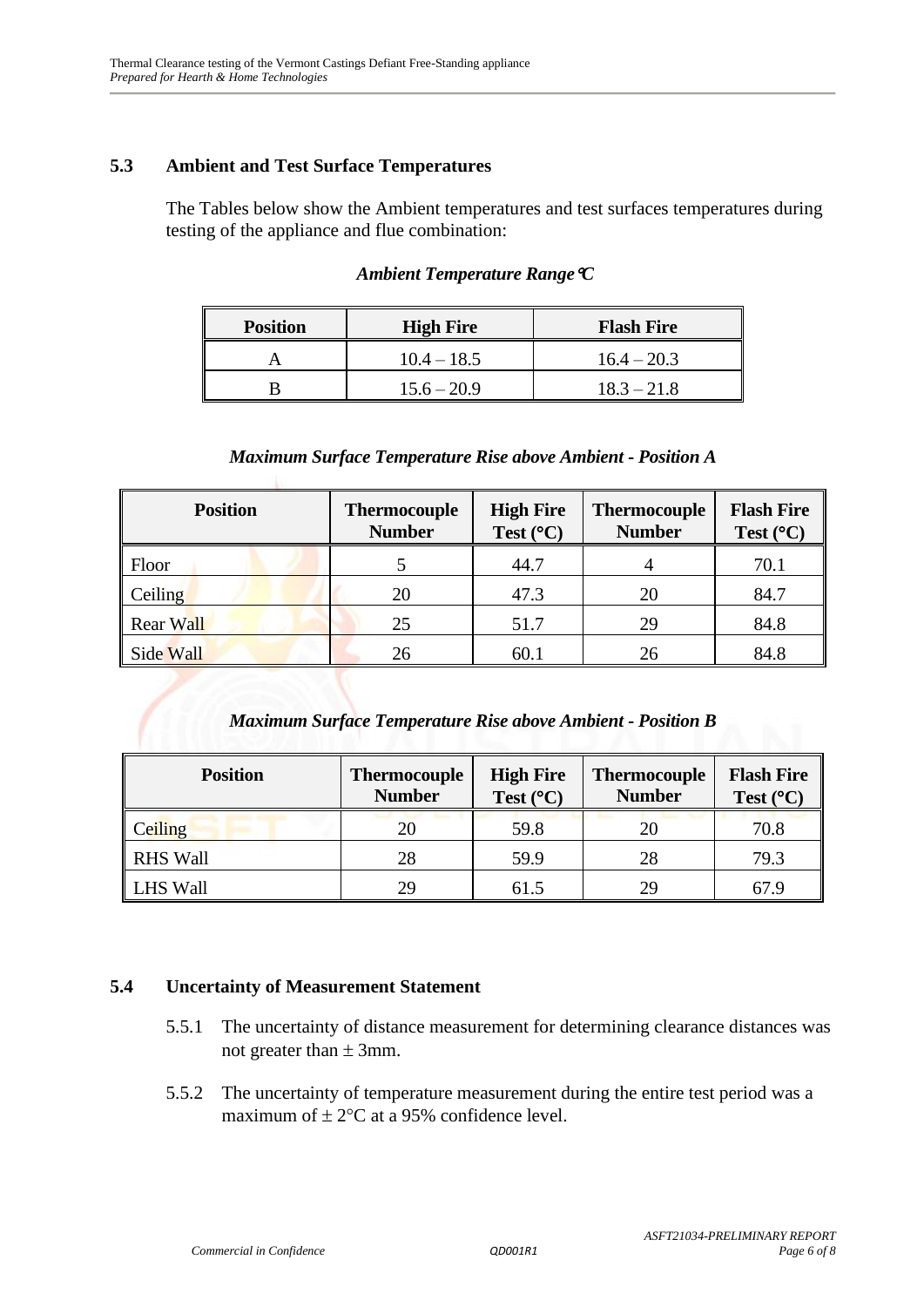#### **6. APPLIANCE CONSTRUCTION DETAILS**

The test results reported directly relate to the appliance/flue system tested. The details of the appliance given in this section include features which may affect safety clearances. Any change in the design/construction of this appliance or flue may invalidate this report. Below are the constructions details of the appliance:

| Serial No: HF2850669<br>Appliance Model Name: Defiant                                  |
|----------------------------------------------------------------------------------------|
| <b>Manufacturer: Vermont Casting</b>                                                   |
| Overall Height: 750mm<br>Overall Depth: 670mm<br>Overall Width: 803mm                  |
| Top Plate Width: 803mm<br>Top Plate Depth: 406-450mm<br>Top Plate Thickness: 25mm      |
| Griddle Width: 481mm<br>Griddle Depth: 130-237mm<br>Griddle Thickness: 9mm             |
| Appliance Legs Height: 198mm<br>Width: 19-63mm<br>Depth: 19-63mm                       |
| Width: 651mm<br>Usable Firebox Height: 380mm<br>Depth: 280mm                           |
| Usable Firebox Volume: 69.27 Litres                                                    |
| Firebox Material Type/Seam Fully Welded: Fully sealed 8mm cast iron                    |
| Firebrick Type: Ceramic, sides and rear                                                |
| Main Door Opening Height: 335mm<br>Width: 546mm                                        |
| Door Height: 255-409mm<br>Width: 355mm<br>x2 doors<br>Depth: 28mm                      |
| Door glass Height: 180-225mm<br>Width: 203mm<br>x2 doors                               |
| Primary Air Location: Below firebox at rear                                            |
| Dimension of Primary Air: 1 slot 98×25mm                                               |
| Area of Primary (mm <sup>2</sup> ): 2450mm <sup>2</sup>                                |
| Secondary/Tertiary Air Location: Rear of firebox, 50mm above grate                     |
| Dimension of Secondary/Tertiary Air: 2 holes @ 6mm + 6 holes @ 4.5mm                   |
| Area of Secondary/Tertiary Air (mm <sup>2</sup> ): $56.56+95.44 = 152$ mm <sup>2</sup> |
| Baffle Plate size: N/A                                                                 |
| Damper: 430×86×5mm                                                                     |
| Flue Dimensions: 152mm                                                                 |
| Spigot Dimensions: (oval)<br>OD: 125 x 275mm<br>ID: 113 x 162mm                        |
| Spigot to Rear of Appliance: 55mm                                                      |
| Rear Internal to External Heat Shield: 30-55mm                                         |
| Firebox to Side External Heat Shield: N/A                                              |
| Heat Shield Material Type: 1.2mm steel                                                 |
| Heat Shield Below firebox dimensions: 480-620×525-540×1mm                              |
| Firebox to Bottom Shield: 40mm                                                         |
| Water Heater Fitted: No                                                                |
| Fan Location/Speeds: N/A                                                               |
| Catalytic Combustor fitted: Yes, 325×65×25mm                                           |
| Grate: Yes                                                                             |
| NOTE: Accuracy of measurement is $\pm 5\%$ of the measured value                       |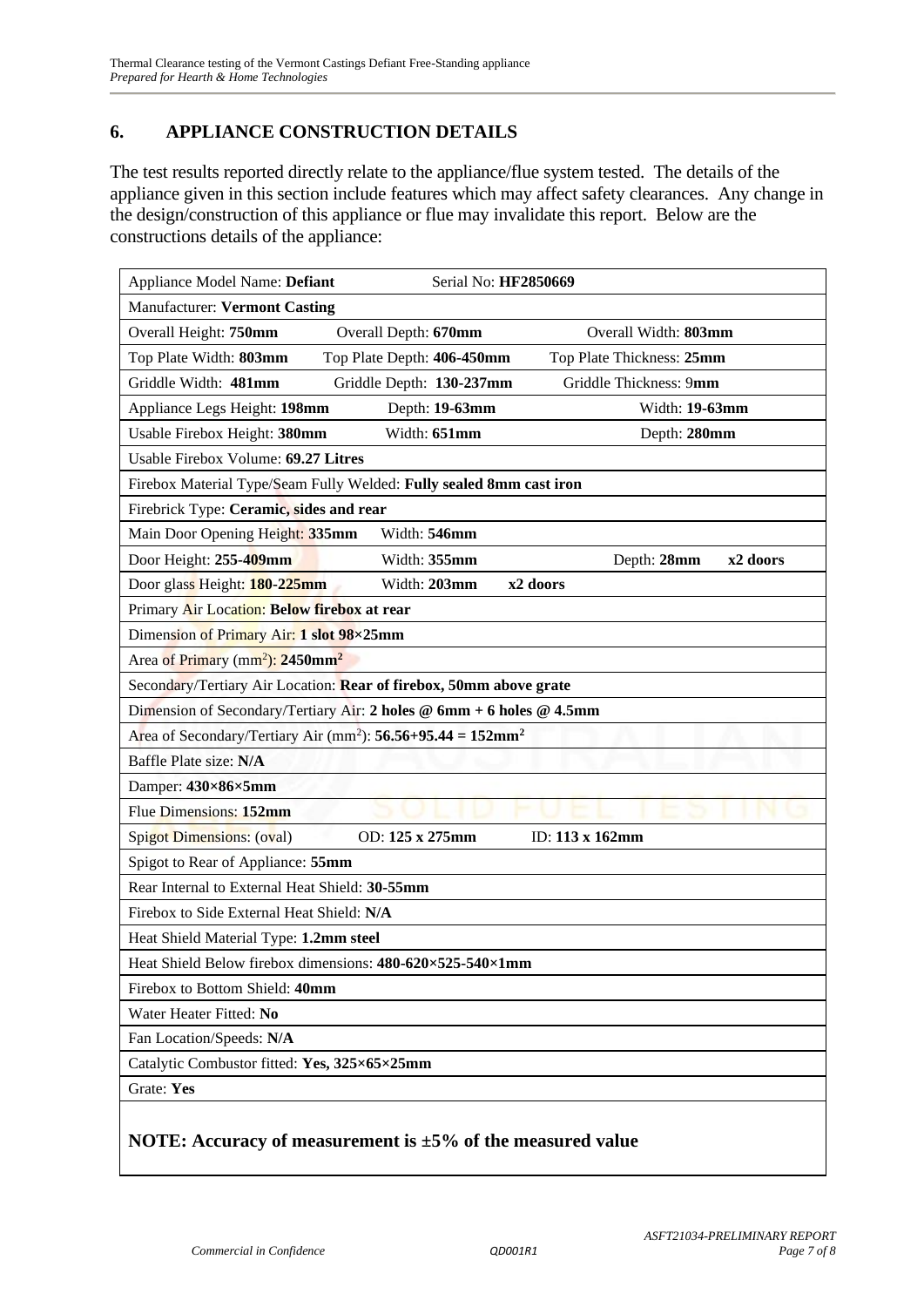## **7. CONCLUSION**

The Vermont Castings Defiant Free-Standing appliance installed with a Wildcat 6" default flue kit, conforms to the requirements of Australian/New Zealand Standard 2918:2018, with respect to floor, ceiling, side wall and rear wall surface temperatures, when tested in the test positions shown in Figure 1 of this report in accordance with Appendix B of AS/NZS2918;2018.